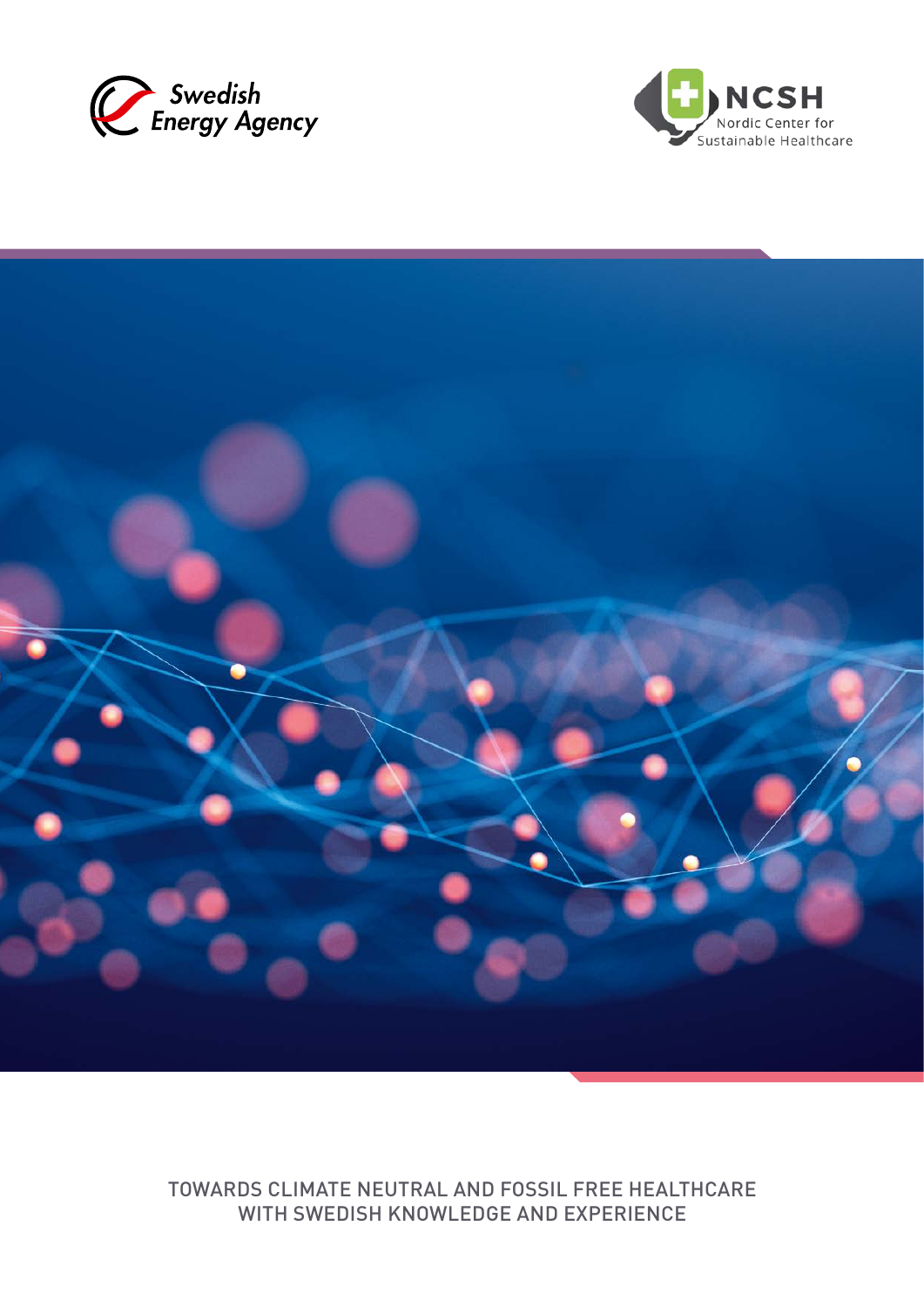# Platform for internationalisation of energy and climate-smart solutions

This project both aims to internationalise Swedish solutions and best practices, but also to strengthen Swedish hospitals by bringing solutions from different markets and promote innovation by collaborating with clusters, institutes and universities.

#### About the project

- $\blacksquare$  The purpose is to internationalise Swedish energy- and climate-smart healthcare and to promote new innovations and work for a stronger home market
- Financed by the Swedish Energy Agency
- Operated by Nordic Center for Sustainable Healthcare
- 2-4 years-based on success rate

## Some examples of solutions and areas where Sweden is in the forefront

- Geothermal heating and cooling
- **Energy efficient buildings**
- Building standards with world leading performance
- **Energy efficient ventilation**
- Solar cells and wind power
- I ICT systems for better energy performance and facility management
- **Modern energy efficient lighting**
- District heating and district cooling solutions

Heat recovery systems

Energy

- **Energy smarter MedTech**
- Climate smart waste systems and recycling programmes

Climate

**Solutions** 

- Climate smart materials П
- Logistics and transportation
- E-health and other smart solutions for reducing patient travel
- Nitrous oxide cracking and anaesthetic gas recovery systems
- Behavioural and management changes within energy and climate smart healthcare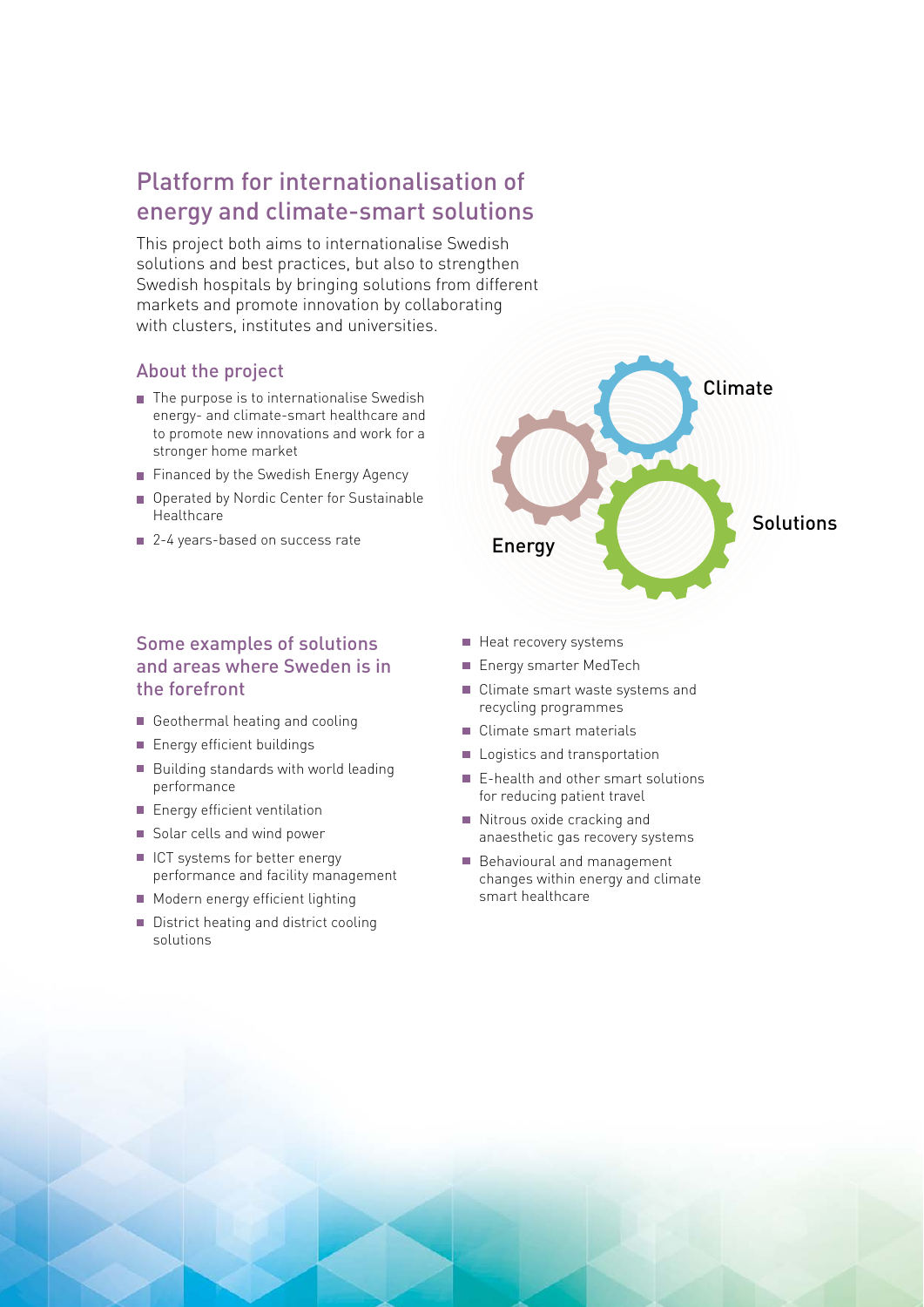## Swedish energy and climate-smart healthcare

When it comes to energy and climate-smart healthcare, Sweden is at the forefront. We have been working with these issues for many decades, both with new buildings and in the refurbishment of old. From an international perspective, Swedish hospitals have a very low energy use per m².

Most regions and hospitals use energy from renewable sources and, in some cases, they even have their own energy production. Many regions and hospitals are on their way of becoming fossil free and climate neutral within a couple of years.

As part of this progress, there are many solutions from both established companies and entrepreneurs with new innovations that are about to, or just have, reached the market.



nordicshc.org